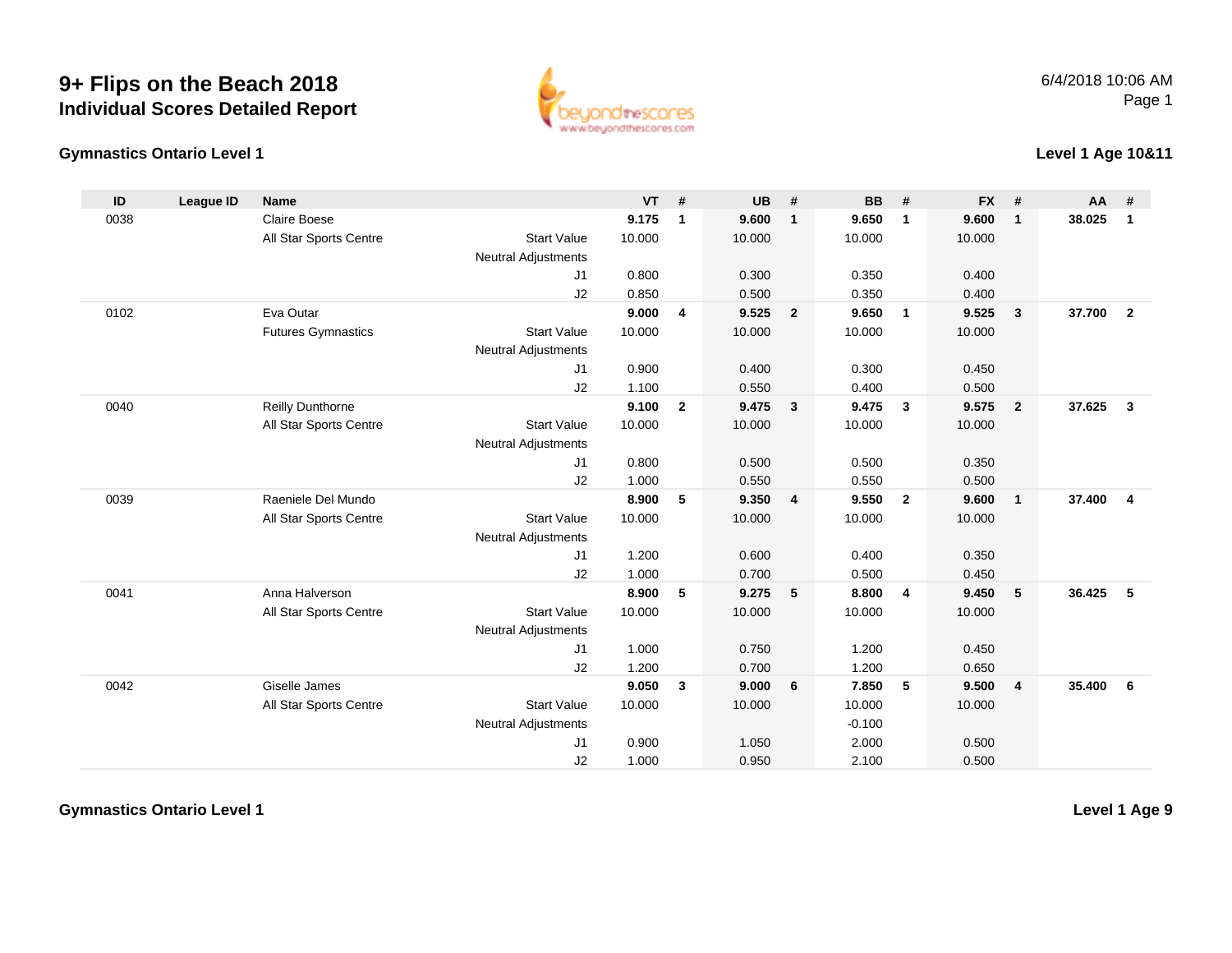## **9+ Flips on the Beach 2018 Individual Scores Detailed Report**



| ID   | League ID | Name                             |                            | <b>VT</b> | #              | <b>UB</b> | #                       | <b>BB</b> | #              | <b>FX</b> | #                       | AA     | #                       |
|------|-----------|----------------------------------|----------------------------|-----------|----------------|-----------|-------------------------|-----------|----------------|-----------|-------------------------|--------|-------------------------|
| 0092 |           | Lee Chzhan                       |                            | 9.250     | $\overline{2}$ | 9.700     | $\overline{\mathbf{1}}$ | 9.575     | $\mathbf{3}$   | 9.500     | $\overline{2}$          | 38.025 | $\mathbf{1}$            |
|      |           | Discovery Gymnastics Club        | <b>Start Value</b>         | 10.000    |                | 10.000    |                         | 10.000    |                | 10.000    |                         |        |                         |
|      |           |                                  | <b>Neutral Adjustments</b> |           |                |           |                         |           |                |           |                         |        |                         |
|      |           |                                  | J1                         | 0.700     |                | 0.250     |                         | 0.500     |                | 0.600     |                         |        |                         |
|      |           |                                  | J2                         | 0.800     |                | 0.350     |                         | 0.350     |                | 0.400     |                         |        |                         |
| 0050 |           | <b>Milan Ennevor</b>             |                            | 9.150     | 5              | 9.575     | $\overline{4}$          | 9.600     | $\overline{2}$ | 9.625     | $\overline{\mathbf{1}}$ | 37.950 | $\overline{2}$          |
|      |           | All Star Sports Centre           | <b>Start Value</b>         | 10.000    |                | 10.000    |                         | 10.000    |                | 10.000    |                         |        |                         |
|      |           |                                  | <b>Neutral Adjustments</b> |           |                |           |                         | $-0.100$  |                |           |                         |        |                         |
|      |           |                                  | J1                         | 0.900     |                | 0.400     |                         | 0.350     |                | 0.300     |                         |        |                         |
|      |           |                                  | J2                         | 0.800     |                | 0.450     |                         | 0.250     |                | 0.450     |                         |        |                         |
| 0090 |           | Airi Saito                       |                            | 9.200     | 3              | 9.500     | 6                       | 9.650     | $\overline{1}$ | 9.500     | $\overline{2}$          | 37.850 | $\mathbf{3}$            |
|      |           | <b>Discovery Gymnastics Club</b> | <b>Start Value</b>         | 10.000    |                | 10.000    |                         | 10.000    |                | 10.000    |                         |        |                         |
|      |           |                                  | <b>Neutral Adjustments</b> |           |                |           |                         |           |                |           |                         |        |                         |
|      |           |                                  | J1                         | 0.800     |                | 0.500     |                         | 0.400     |                | 0.500     |                         |        |                         |
|      |           |                                  | J2                         | 0.800     |                | 0.500     |                         | 0.300     |                | 0.500     |                         |        |                         |
| 0043 |           | Soliya Jones                     |                            | 9.175     | 4              | 9.500     | 6                       | 9.550     | $\overline{4}$ | 9.500     | $\overline{2}$          | 37.725 | $\overline{\mathbf{4}}$ |
|      |           | All Star Sports Centre           | <b>Start Value</b>         | 10.000    |                | 10.000    |                         | 10.000    |                | 10.000    |                         |        |                         |
|      |           |                                  | <b>Neutral Adjustments</b> |           |                |           |                         |           |                |           |                         |        |                         |
|      |           |                                  | J1                         | 0.800     |                | 0.500     |                         | 0.500     |                | 0.450     |                         |        |                         |
|      |           |                                  | J2                         | 0.850     |                | 0.500     |                         | 0.400     |                | 0.550     |                         |        |                         |
| 0093 |           | Olivia Hertzog                   |                            | 9.200     | $\mathbf{3}$   | 9.600     | $\mathbf{3}$            | 9.425     | $\sqrt{5}$     | 9.375     | $5\phantom{.0}$         | 37.600 | 5                       |
|      |           | Discovery Gymnastics Club        | <b>Start Value</b>         | 10.000    |                | 10.000    |                         | 10.000    |                | 10.000    |                         |        |                         |
|      |           |                                  | <b>Neutral Adjustments</b> |           |                |           |                         |           |                |           |                         |        |                         |
|      |           |                                  | J1                         | 0.800     |                | 0.400     |                         | 0.600     |                | 0.600     |                         |        |                         |
|      |           |                                  | J2                         | 0.800     |                | 0.400     |                         | 0.550     |                | 0.650     |                         |        |                         |
| 0051 |           | Madalena Oliviera                |                            | 9.375     | $\mathbf{1}$   | 9.625     | $\overline{2}$          | 9.200     | 8              | 9.275     | 6                       | 37.475 | 6                       |
|      |           | All Star Sports Centre           | <b>Start Value</b>         | 10.000    |                | 10.000    |                         | 10.000    |                | 10.000    |                         |        |                         |
|      |           |                                  | <b>Neutral Adjustments</b> |           |                |           |                         | $-0.100$  |                |           |                         |        |                         |
|      |           |                                  | J1                         | 0.600     |                | 0.350     |                         | 0.700     |                | 0.650     |                         |        |                         |
|      |           |                                  | J2                         | 0.650     |                | 0.400     |                         | 0.700     |                | 0.800     |                         |        |                         |
| 0044 |           | Salena Yeechuck                  |                            | 9.100     | 6              | 9.400     | $\overline{7}$          | 9.125     | 9              | 9.475     | $\mathbf{3}$            | 37.100 | $\overline{7}$          |
|      |           | All Star Sports Centre           | <b>Start Value</b>         | 10.000    |                | 10.000    |                         | 10.000    |                | 10.000    |                         |        |                         |
|      |           |                                  | <b>Neutral Adjustments</b> |           |                |           |                         | $-0.100$  |                |           |                         |        |                         |
|      |           |                                  | J1                         | 0.900     |                | 0.650     |                         | 0.800     |                | 0.450     |                         |        |                         |
|      |           |                                  | J2                         |           |                | 0.550     |                         | 0.750     |                | 0.600     |                         |        |                         |
| 0011 |           | Maeva Scipio                     |                            | 8.725 11  |                | 9.700     | $\overline{\mathbf{1}}$ | 9.325     | 6              | 9.275     | 6                       | 37.025 | 8                       |
|      |           | Aereo Gymnastics Club            | <b>Start Value</b>         | 10.000    |                | 10.000    |                         | 10.000    |                | 10.000    |                         |        |                         |
|      |           |                                  | <b>Neutral Adjustments</b> |           |                |           |                         |           |                |           |                         |        |                         |
|      |           |                                  | J1                         | 1.200     |                | 0.300     |                         | 0.700     |                | 0.750     |                         |        |                         |